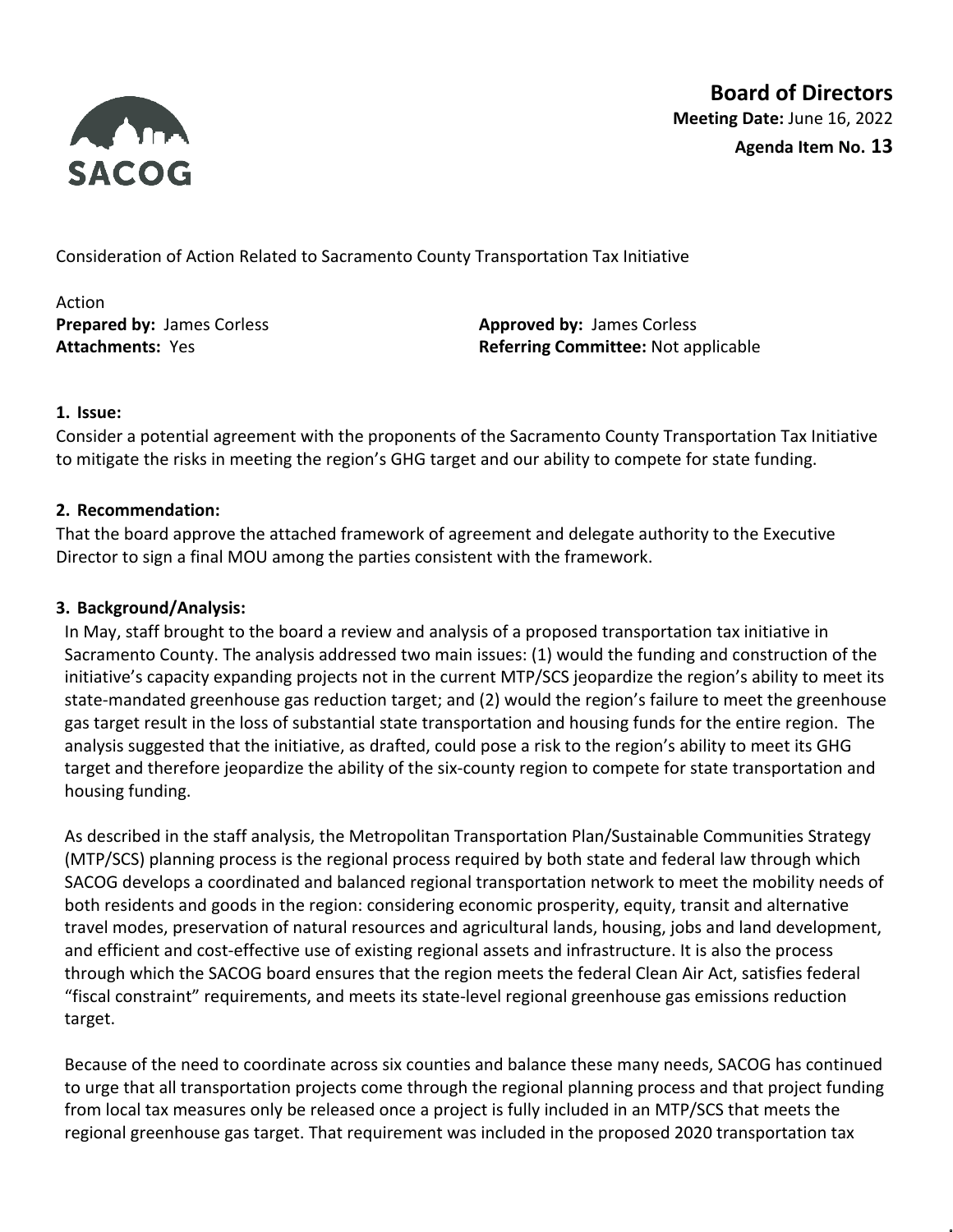measure but is not in the current proposed initiative.

## **4. Discussion/Analysis:**

As was discussed at the May board meeting, SACOG staff has been working for several months with Sacramento Mayor Steinberg and the initiative proponents (Committee for a Better Sacramento) to attempt to resolve the issues that the staff analysis highlighted, particularly the inconsistencies between the language in the proposed initiative, the regional transportation planning process, and our state requirements to adopt a plan that significantly reduces greenhouse gas emissions from transportation. Over the last week, a proposed agreement was reached among the parties that the staff is recommending to the SACOG board for approval. That agreement is attached.

The agreement does not provide, as staff have recommended throughout this process, that local transportation tax funds should be consistent with the adopted MTP/SCS. However, the agreement does reinforce the important role SACOG has in ensuring compliance with the region's greenhouse gas emissions reduction strategies and the state-mandated GHG target. The agreement also creates a process intended to quantify and mitigate increases in GHG emissions beyond what are assumed in the adopted MTP/SCS and thus minimize the risk to the six-county region.

Specifically, the agreement provides that Sacramento Transportation Authority (STA) will fund a SACOG analysis of the GHG impacts and required mitigation efforts of the entire initiative as well as its capital projects not in the MTP/SCS. SACOG's analysis will be completed by December 31, 2023. The agreement provides that STA and the project sponsors follow SACOG's recommendations. The agreement provides for STA to commission a third-party analysis of the GHG impacts and required mitigation efforts of the entire measure and the capital projects not in the MTP/SCS. If the third-party analysis deviates significantly from the SACOG analysis, the parties will meet and confer. The parties have acknowledged that SACOG's analysis will need to be updated periodically.

The agreement further provides that GHG impacts will be mitigated for all projects not in the MTP/SCS and that SACOG will consider any project, once fully mitigated, in the next MTP/SCS. However, nothing in the proposed agreement limits the board's discretion in any way to decide what projects are in the MTP/SCS.

Other provisions in the agreement:

- Commits \$100 million in funding from the City of Sacramento for the California Mobility Center;
- Confirms that phases of projects in the MTP/SCS may be funded with initiative tax revenues consistent with their phases already included in the MTP/SCS; and
- States that an additional \$510 million in revenue may be available from the measure and that those funds may be needed primarily for GHG mitigation efforts.

Finally, the agreement contemplates that STA, the measure proponents (Committee for a Better Sacramento), SACOG, and the Capital SouthEast Connector JPA will develop an MOU to implement the agreement. It should be noted, however, that the initiative language is fixed. Therefore, the agreement provides that the "Yes" argument will be mutually agreed upon by the parties to ensure that the substance of the agreement, and how the applicable public agencies will implement the initiative, is known to and agreed upon by voters.

As noted, staff believes that SACOG's regional planning process and the resulting MTP/SCS should be the criterion for funding projects, from any source, in the six-county region. The proposed agreement could